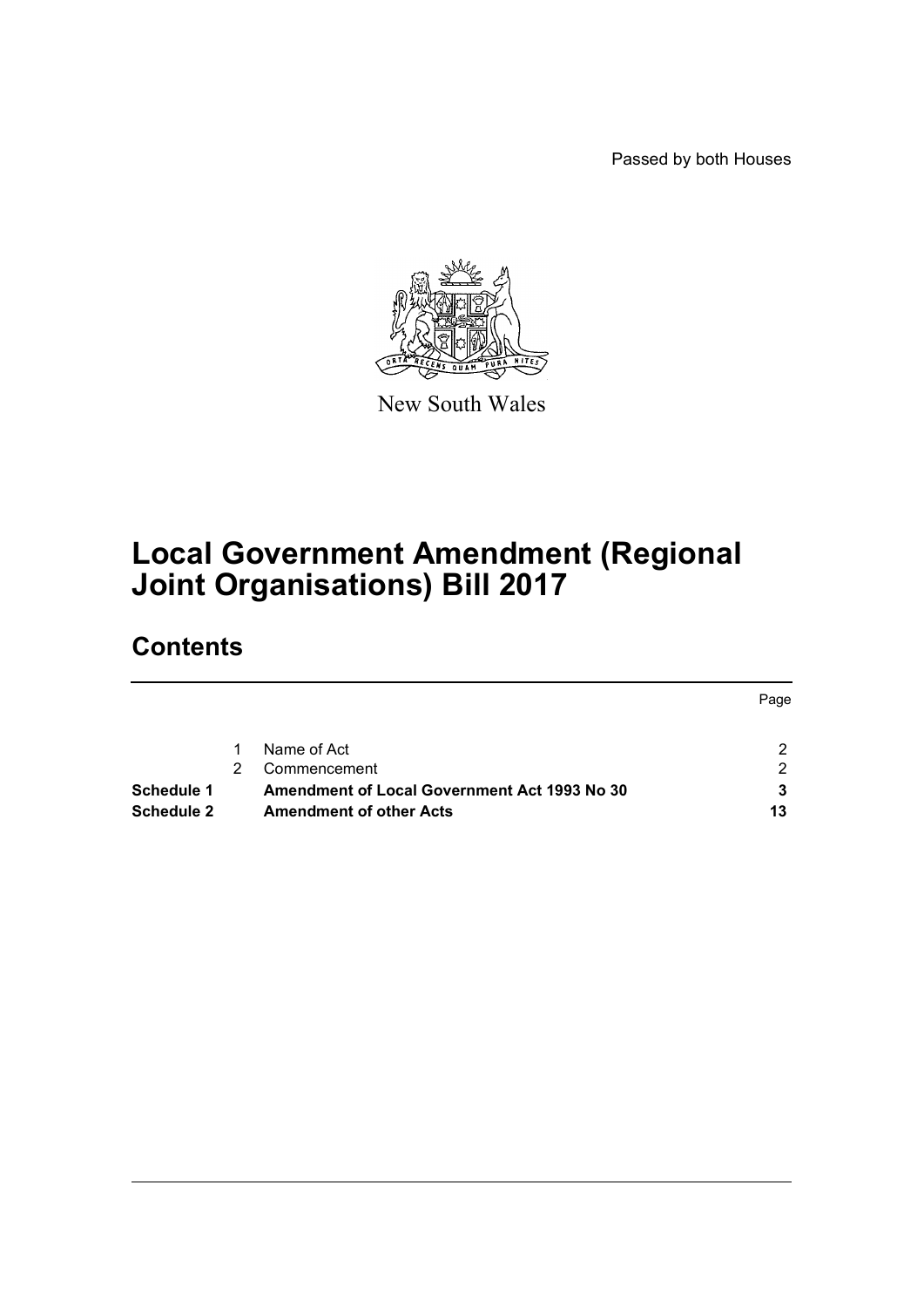*I certify that this PUBLIC BILL, which originated in the LEGISLATIVE COUNCIL, has finally passed the LEGISLATIVE COUNCIL and the LEGISLATIVE ASSEMBLY of NEW SOUTH WALES.*

*Legislative Council 2017* *Clerk of the Parliaments*



New South Wales

# **Local Government Amendment (Regional Joint Organisations) Bill 2017**

Act No , 2017

An Act to amend the *Local Government Act 1993* with respect to joint organisations of councils; and for other purposes.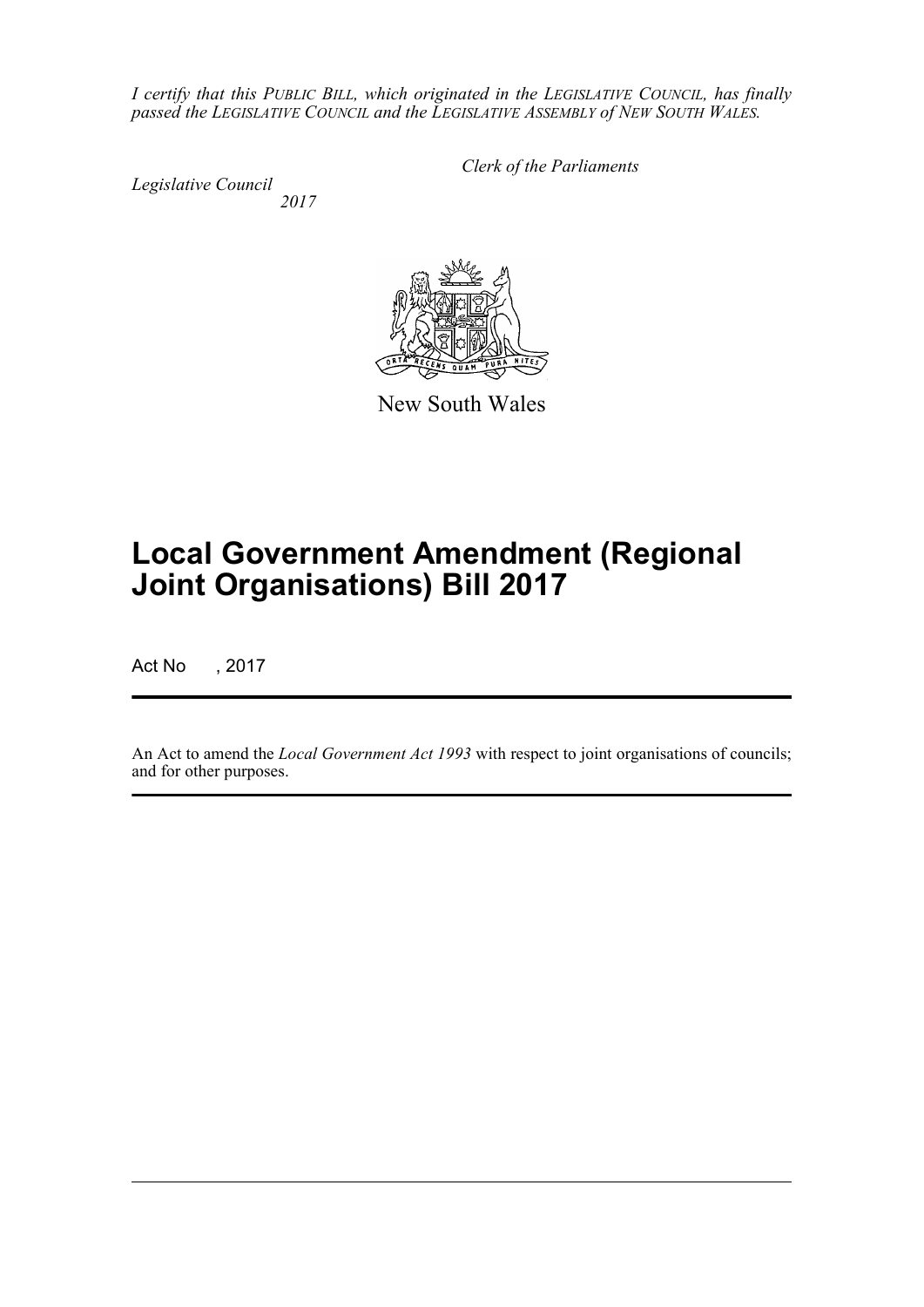### <span id="page-2-0"></span>**The Legislature of New South Wales enacts:**

### **1 Name of Act**

This Act is the *Local Government Amendment (Regional Joint Organisations) Act 2017*.

### <span id="page-2-1"></span>**2 Commencement**

This Act commences on a day or days to be appointed by proclamation.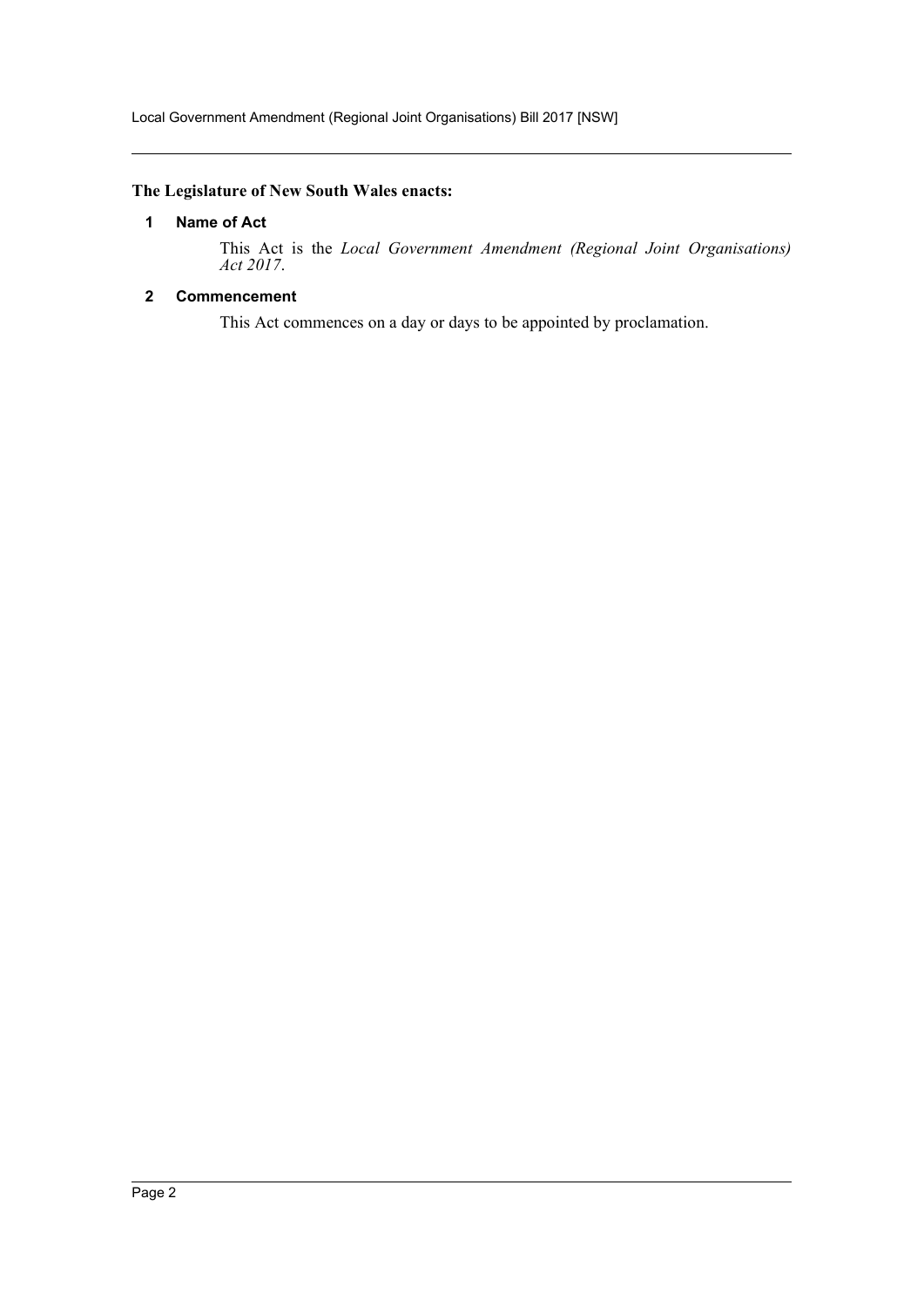# <span id="page-3-0"></span>**Schedule 1 Amendment of Local Government Act 1993 No 30**

### **[1] Section 213 Facilitating provisions of proclamations**

Insert "or related joint organisation" after "related county council" in section 213 (1).

### **[2] Section 213 (3)**

Omit the subsection. Insert instead:

(3) In this section:

*related county council*, in relation to an area constituted or dissolved by a proclamation of the Governor, means a county council that has an area of operations that includes the whole or part of the area so constituted or dissolved.

*related joint organisation*, in relation to an area constituted or dissolved by a proclamation of the Governor, means a joint organisation for a joint organisation area that includes the whole or part of the area so constituted or dissolved.

### **[3] Section 355 How a council may exercise functions**

Insert "joint organisation or a" before "Voluntary Regional Organisation of Councils" wherever occurring in section 355 (d) and (e).

### **[4] Section 377 General power of the council to delegate**

Insert after section 377 (2):

(3) A council may delegate functions to a joint organisation only with the approval, by resolution, of the board of the joint organisation.

### **[5] Section 379 Delegation of regulatory functions**

Insert at the end of section 379 (1) (c):

, or

(d) a joint organisation.

### **[6] Section 379 (2A)**

Insert after section 379 (2):

(2A) A council may delegate a regulatory function to a joint organisation only with the approval, by resolution, of the board of the joint organisation.

### **[7] Section 379 (3) (c)**

Insert at the end of section 379 (3) (b):

- , or
- (c) a regulatory function is delegated to a joint organisation, the function may be delegated to the executive officer and by the executive officer to an employee of the joint organisation.

### **[8] Section 394A**

Insert after section 394:

### **394A County councils to consider regional strategies**

A county council must, when exercising its functions, take into account any strategic regional priorities and other plans, programs, strategies and policies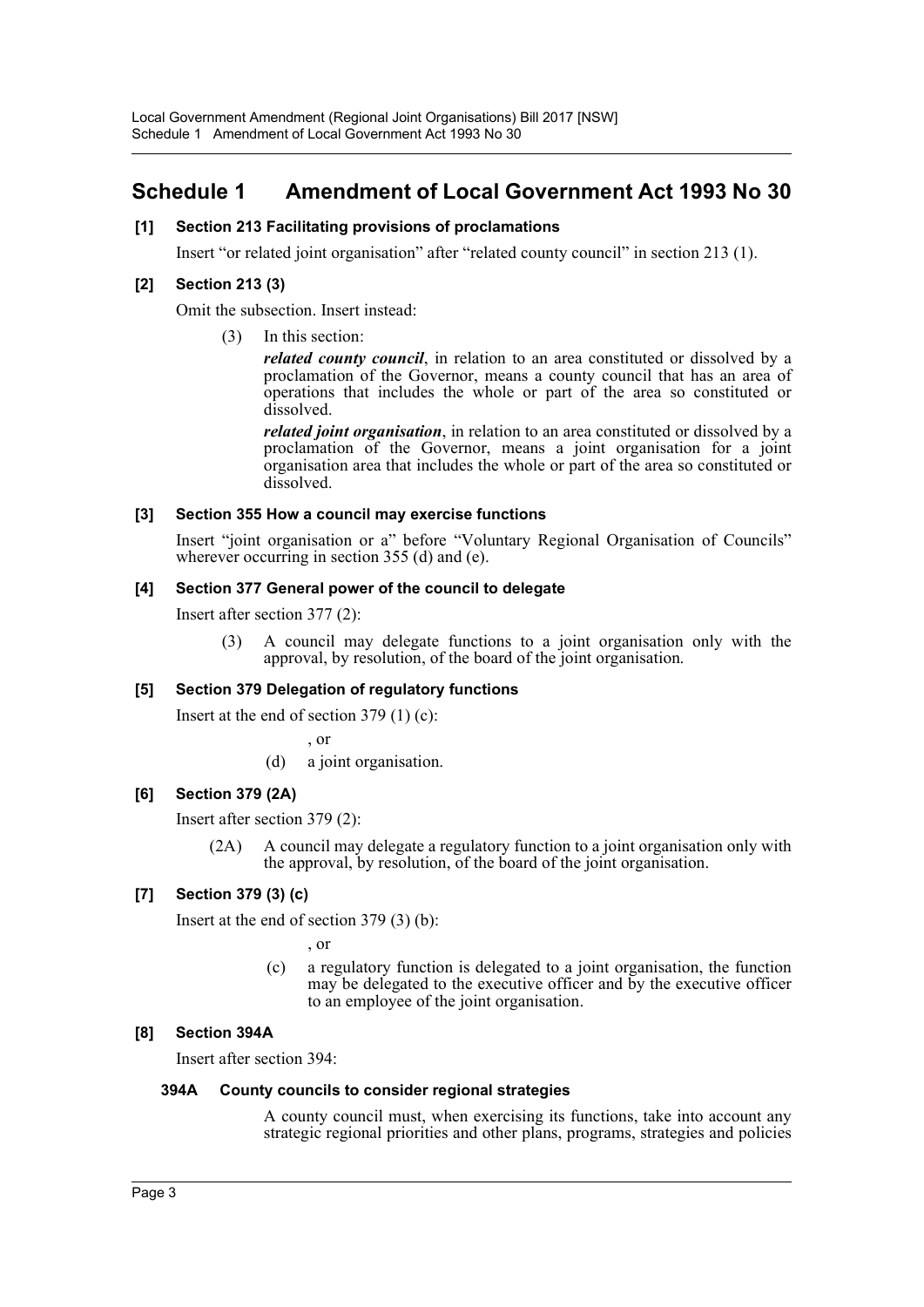of a joint organisation that apply to any relevant part of the county council's area of operations or that are relevant to the county council's operational functions.

### **[9] Section 400 Application of Act to county councils**

Insert ", Part 7 of this Chapter" after "section 365" in section 400 (1).

### **[10] Chapter 12, Part 7**

Insert after Part 6:

# **Part 7 Joint organisations**

### **400O Formation of joint organisations**

- (1) The Governor may, by proclamation, establish joint organisations for the purposes of this Act.
- (2) A proclamation under this section must contain the following particulars:
	- (a) the name of the joint organisation,
	- (b) the council areas that are to form the area of the joint organisation (which is to consist of the whole of 2 or more council areas).
- (3) A proclamation under this section may contain transitional provisions to facilitate the establishment and early operation of the joint organisation.
- (4) Each council whose area is within the joint organisation area is a *member council* of the joint organisation.

### **400P Council must approve inclusion of council area in joint organisation area**

The Minister must not recommend the making of a proclamation under this Part (including an amending proclamation) that includes the area of a council in a joint organisation area unless the Minister certifies that:

- (a) not less than 28 days before the certificate was given, the council, by resolution, approved the inclusion of the council's area in the joint organisation area, and
- (b) when the certificate was given, the resolution had not been rescinded.

### **400Q Legal status of joint organisations**

- (1) A proclamation establishing a joint organisation operates to constitute the joint organisation as a body corporate.
- (2) A joint organisation as so constituted has the legal capacity and powers of an individual, both in and outside the State.

**Note.** While the main functions of joint organisations are provided for under this Part, powers are also conferred on the joint organisation as a statutory corporation under section 50 of the *Interpretation Act 1987*.

### **400R Principal functions of joint organisations**

- (1) A joint organisation has the following principal functions:
	- (a) to establish strategic regional priorities for the joint organisation area and to establish strategies and plans for delivering those strategic regional priorities,
	- (b) to provide regional leadership for the joint organisation area and to be an advocate for strategic regional priorities,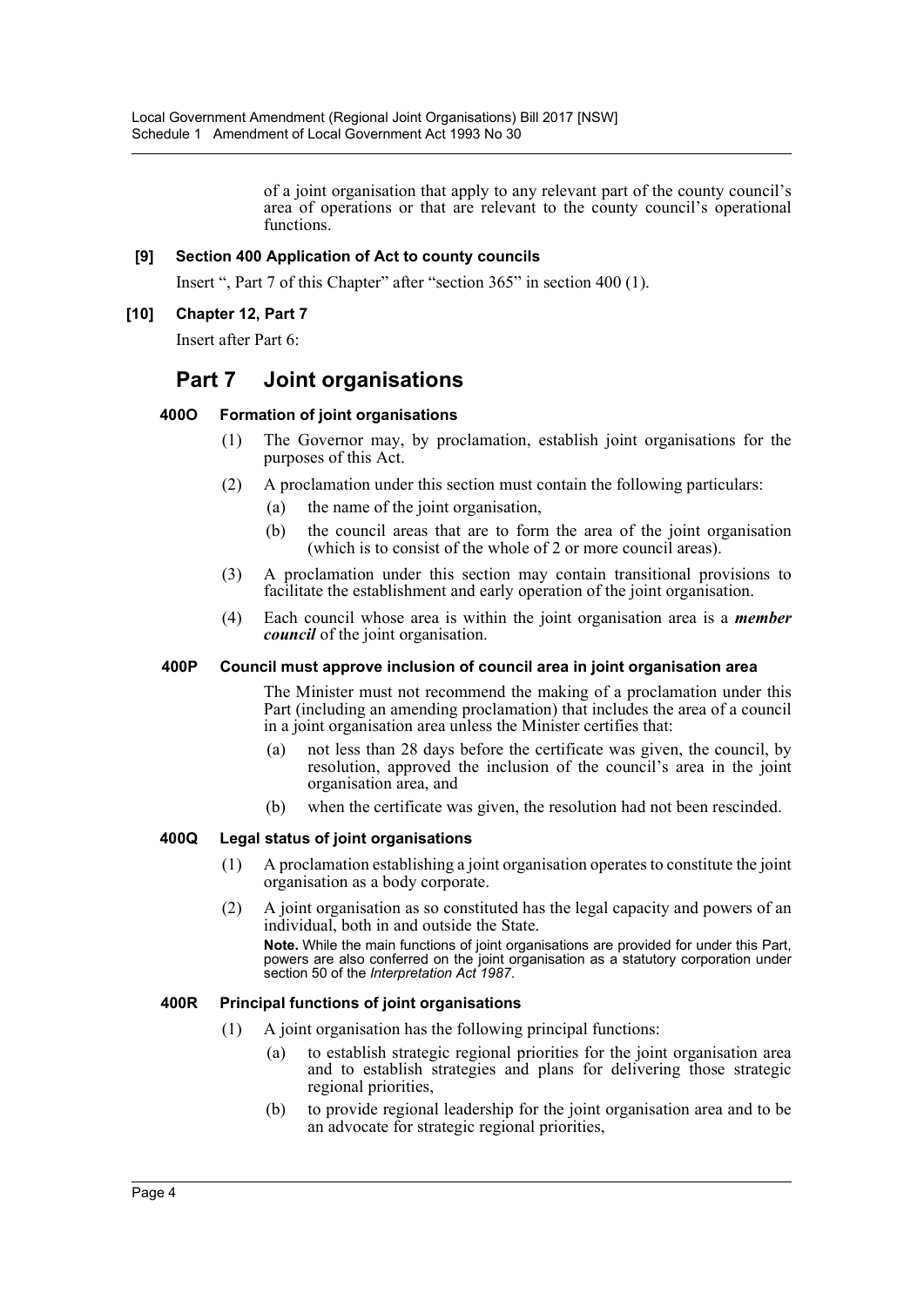- (c) to identify and take up opportunities for inter-governmental co-operation on matters relating to the joint organisation area.
- (2) In establishing strategic regional priorities for the joint organisation area, a joint organisation is to consider any relevant strategic priorities or plans of member councils and the State government.
- (3) A strategic regional priority, or a plan or strategy for delivering a strategic regional priority, established by a joint organisation does not limit the operation of or otherwise affect any regional plan or strategy given effect to under the *Environmental Planning and Assessment Act 1979* (including any regional plan made under Part 3B of that Act).

### **400S Other functions of joint organisations**

- (1) A joint organisation may deliver services and provide assistance to or on behalf of councils (including capacity building), as agreed with the councils, and subject to any restrictions imposed by the regulations. **Note.** Some functions may also be delegated to a joint organisation by a council, see sections 377 and 379.
- (2) A joint organisation has any other function conferred on the joint organisation by or under this Act or any other law.

### **400T Board of joint organisation**

- (1) The board of a joint organisation is to consist of:
	- (a) the mayors of each of the member councils, who are each entitled to 1 vote at a meeting of the board, and
	- (b) any additional voting representatives of the member councils appointed under this section, who are each entitled to 1 vote at a meeting of the board, and
	- (c) other non-voting representatives, who may attend but are not entitled to vote at a meeting of the board.
- (2) The following persons are the non-voting representatives on the board of a joint organisation:
	- (a) an employee of the Public Service nominated by the Secretary of the Department of Premier and Cabinet,
	- (b) any other person invited by the board to be a non-voting representative on the board,
	- (c) any other person, or a member of a class of persons, prescribed by the regulations.
- (3) The general manager of each member council may attend meetings of the board.
- (4) The chairperson (or, in the absence of the chairperson, a person elected by the voting representatives who are present at a meeting of the board) is to preside at a meeting of the board.
- (5) The board may, by resolution, determine to expand the voting representatives on the board to include 1 additional representative nominated by each member council.
- (6) Each additional voting representative must be a councillor of the member council. A nomination of a councillor as an additional voting representative may be revoked by the member council at any time without notice and for no stated or any reason.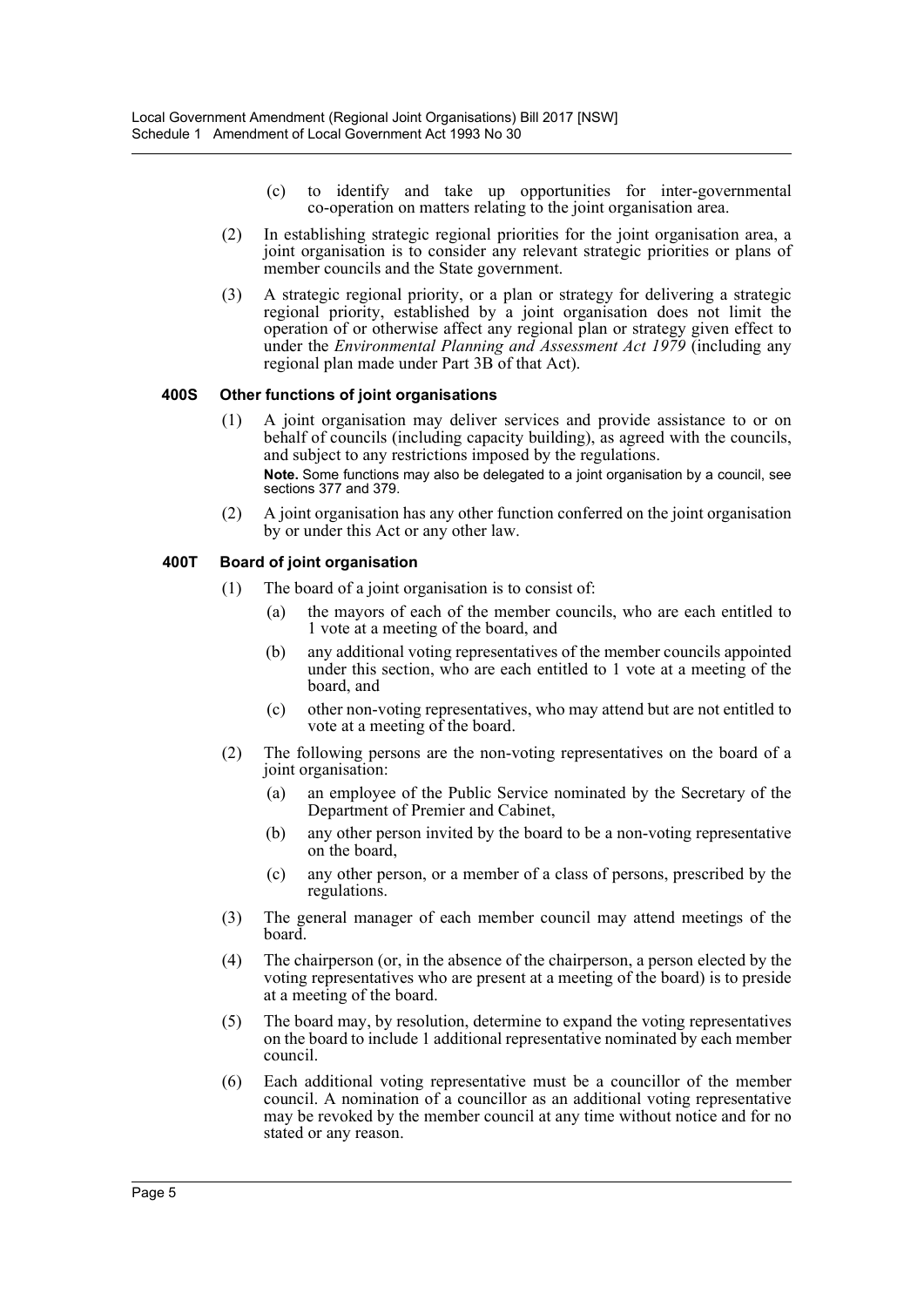- (7) The quorum for a meeting of the board is a majority of the voting representatives for the time being.
- (8) A decision of the board supported by a majority at which a quorum is present is a decision of the joint organisation. The chairperson or person presiding at a meeting of the board does not have, in the event of an equality of votes, a second or casting vote.
- (9) The board is required to meet at least 4 times each year, each time in a different quarter of the year.
- (10) The regulations may:
	- (a) prescribe a mechanism for resolving decisions of a board in the event of an equality of votes, and
	- (b) provide for the operation of the board during a period when councillors or mayors cease to hold office because of pending council elections.

### **400U Role of board**

- (1) The role of the board of a joint organisation is to direct and control the affairs of the joint organisation in accordance with this Act.
- (2) The board is to consult with the executive officer in directing and controlling the affairs of the joint organisation.
- (3) The board is to prepare and adopt a charter for the joint organisation containing (but not limited to) the following:
	- (a) operational principles for the joint organisation,
	- (b) governance principles for the joint organisation.
- (4) A charter may adopt requirements for a joint organisation that are additional or supplementary to, or more stringent than, requirements made by or under this Act but cannot adopt requirements that:
	- (a) are less stringent than requirements made by or under this Act, or
	- (b) are inconsistent with or contravene regulations under this Act relating to charters.
- (5) The regulations may:
	- (a) make provision for or with respect to requirements for the form and content of a charter, and
	- (b) require a charter to be made publicly available.

### **400V Chairperson**

- (1) The chairperson of a joint organisation is the person elected to the office of chairperson by the voting representatives on the board from among the voting representatives who are mayors.
- (2) The chairperson holds office for 2 years and may, if otherwise qualified, be re-elected as chairperson.
- (3) Despite subsection (2), the term of office of a person elected as chairperson on the occurrence of a casual vacancy is the remaining period of the term of office of the previous chairperson.
- (4) The office of chairperson:
	- (a) commences on the day the person elected to the office is declared to be so elected, and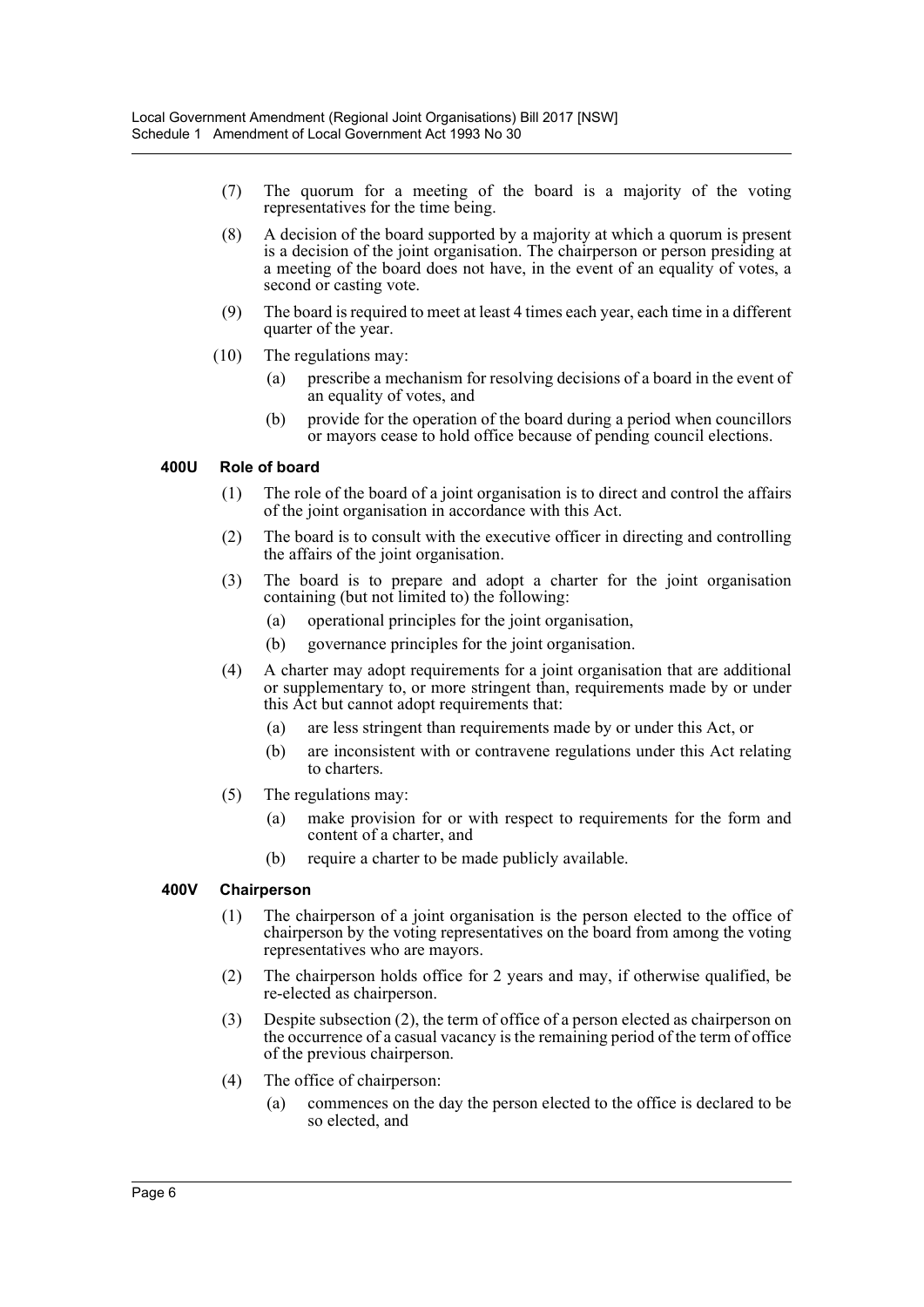- (b) becomes vacant when the person's successor is declared to be elected to the office, or on the occurrence of a casual vacancy in the office. **Note.** Section 400X (1) sets out when a casual vacancy occurs.
- (5) The joint organisation may determine that the chairperson is to be a non-voting chairperson and, if that occurs, the relevant member council is to nominate a councillor to be the voting representative for the council concerned instead of the person appointed as a non-voting chairperson for the period for which the chairperson holds office.
- (6) The councillor nominated is to be the deputy mayor of the relevant member council or another councillor if there is no deputy mayor or if the deputy mayor is already a voting representative.

### **400W Alternates for voting representatives**

- (1) The regulations may make provision for or with respect to the appointment, and functions, of alternates for voting representatives on the boards of joint organisations.
- (2) The regulations may impose limitations on the use and appointment of alternates.

### **400X Vacancy in office of representatives or non-voting chairperson**

- (1) A voting representative on or a non-voting chairperson of a joint organisation ceases to hold office as a voting representative or chairperson if the person:
	- (a) ceases to be the mayor or a councillor of a member council, or
	- (b) is a voting representative (other than a mayor) and resigns the office by writing addressed to the chairperson, or
	- (c) is a voting representative (other than a mayor) and the person's nomination as a voting representative is revoked, or
	- (d) is removed from office by the Minister.

**Note.** See section 275 for the circumstances in which a person is disqualified from holding civic office.

- (2) A voting representative who is suspended from office as a mayor or councillor of a member council (other than as a result of the suspension of a council and the appointment of an administrator) is suspended from office as a voting representative for the duration of the suspension.
- (3) A member council may make a written request to the Minister that the mayor of the council be removed by the Minister as a voting representative on the board of a joint organisation on the ground of exceptional circumstances. The request may, but need not, be supported by the mayor.
- (4) The Minister may remove a person from office as a voting representative on the board of a joint organisation at any time without notice and for no stated or any reason.
- (5) However, the Minister must provide a written statement setting out the reasons for any such removal and make those reasons publicly available.
- (6) If a person ceases to be a voting representative on the board of a joint organisation because the person is removed from office under this section, the relevant member council must appoint a councillor of the council to be a voting representative instead of the former representative for the remainder of the former representative's term of office.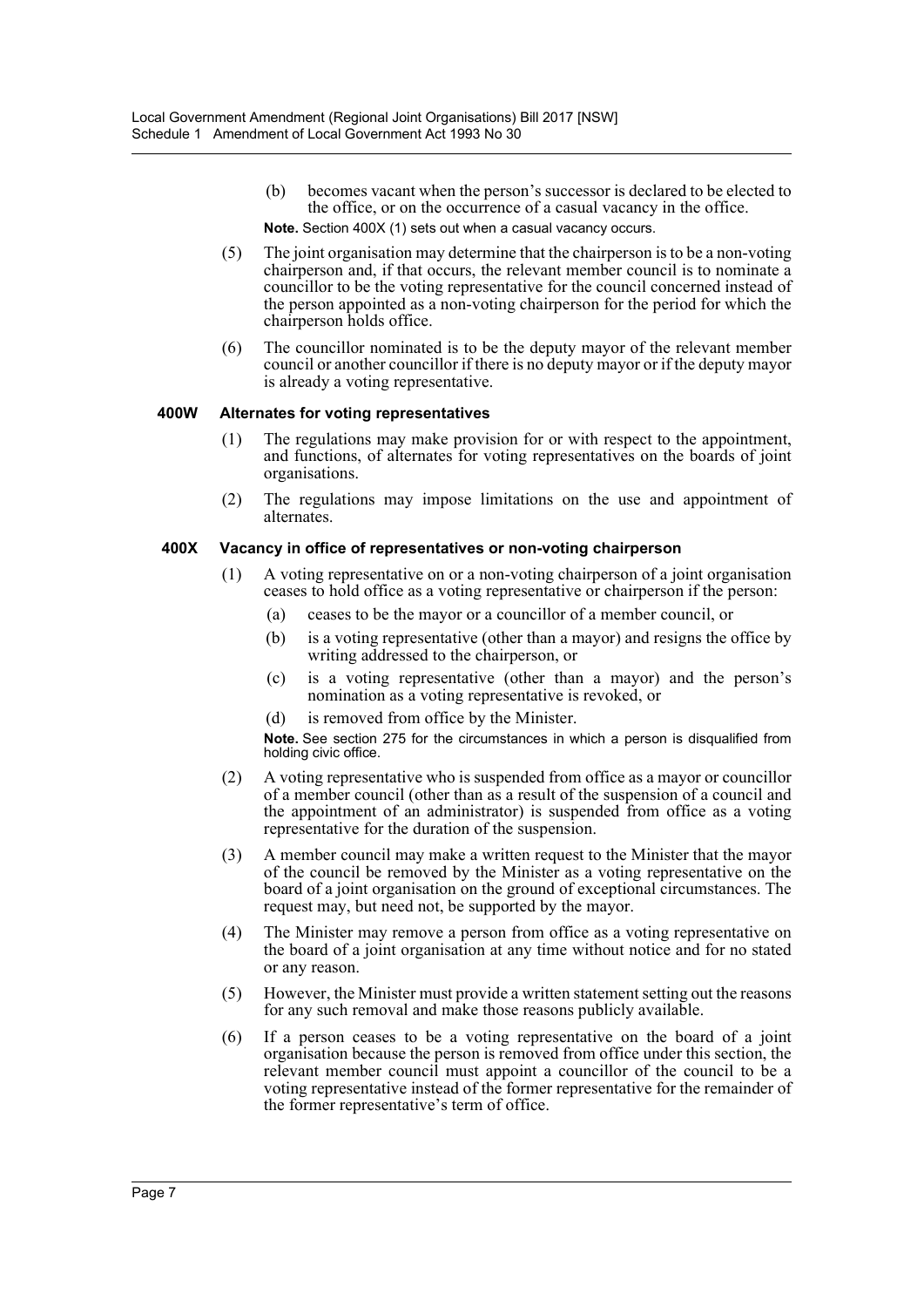### **400Y Executive officer**

- (1) The executive officer of a joint organisation is:
	- (a) to conduct the day-to-day management of the joint organisation in accordance with the strategic regional priorities and other plans, programs, strategies and policies of the organisation, and
	- (b) to implement, without delay, lawful decisions of the joint organisation.
- (2) The executive officer may also, if the joint organisation determines an organisation structure requiring other staff:
	- (a) appoint staff in accordance with the organisation structure and the resources approved by the joint organisation, and
	- (b) direct and dismiss staff.
- (3) The executive officer is to be the public officer of the joint organisation or is to designate another member of staff as the public officer.

### **400Z Exercise of functions**

A function of a joint organisation may, subject to this Part, be exercised:

- (a) by the joint organisation by means of the voting representatives or employees, by its agents or contractors, by financial provision, by the provision of goods, equipment, services, amenities or facilities or by any other means, or
- (b) by a committee of the board, or
- (c) partly or jointly by the joint organisation and another person or persons, or
- (d) jointly by the joint organisation and a member council or councils or another joint organisation, or
- (e) by a delegate of the joint organisation (which may, for example, be a member council or a committee of the board).

### **400ZA Decisions and powers of joint organisations**

- (1) A council cannot be required, by a decision of a joint organisation, to delegate any of its functions to the joint organisation.
- (2) A decision made, in good faith, by a voting representative on the board of a joint organisation is taken for the purposes of provisions of this Act relating to the functions and conduct of councillors not to have been taken by the representative in his or her capacity as the mayor or a councillor of a council.

### **400ZB Effect of appointment of administrator for member council**

- (1) If an administrator is appointed for a member council, the administrator who exercises the functions of the mayor of the council has:
	- (a) the functions of the mayor of a member council under this Part, other than the functions of chairperson if the mayor was the chairperson, and
	- (b) the functions of any additional voting representative from the member council on the board of the joint organisation immediately before the appointment of the administrator.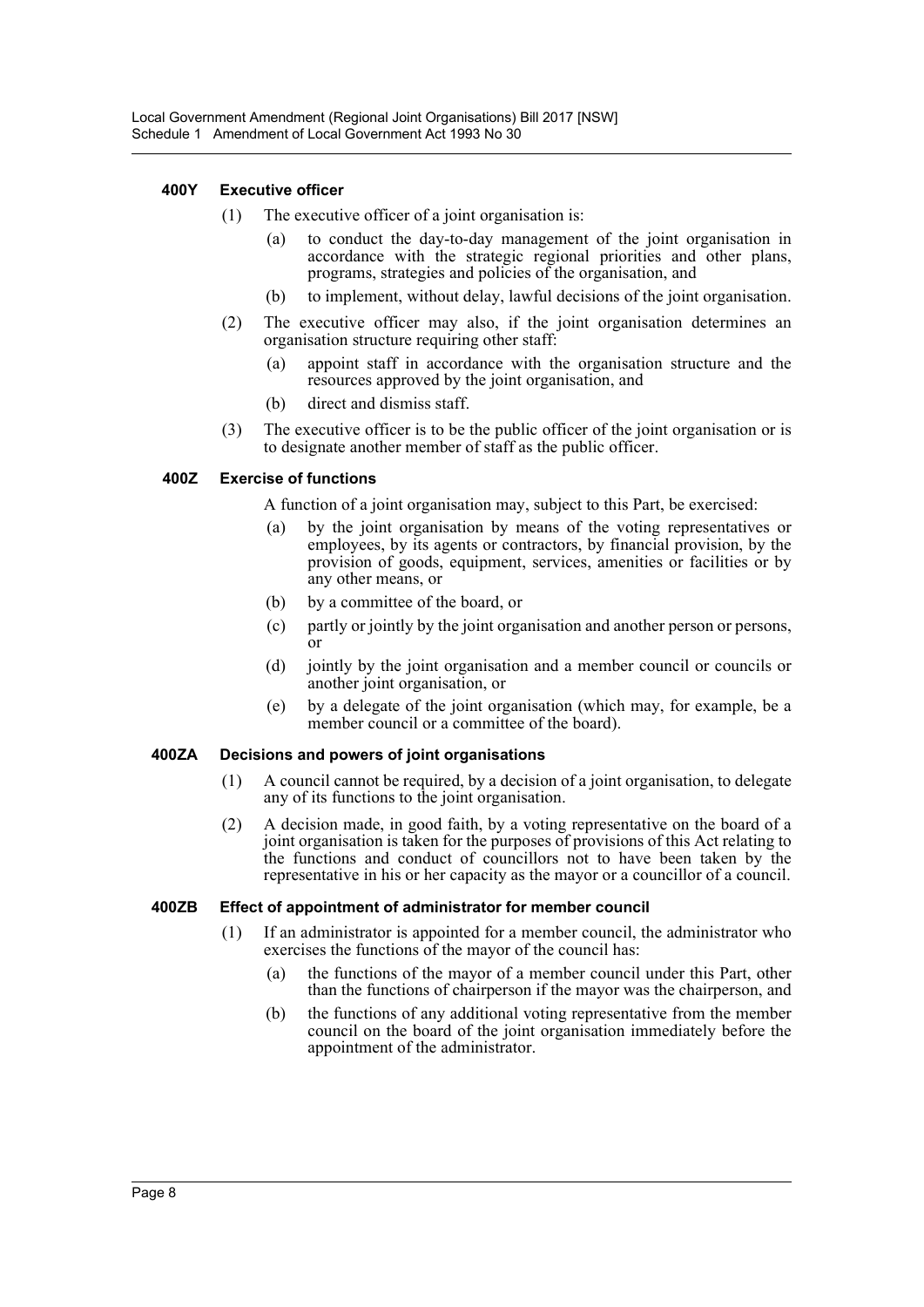- (2) An administrator who is exercising the functions of the mayor of a council under this section is, while exercising those functions, eligible for election as chairperson in any election for the chairperson (whether or not occurring as a result of a casual vacancy arising because of the administrator's appointment). **Note.** The removal of the mayor on an administrator being appointed creates a casual vacancy in the office of chairperson (see sections 400V and 400X).
- (3) A voting representative is taken not to be absent from a meeting of the board if an administrator exercising the representative's functions under this Part is present.
- (4) An administrator who is exercising the functions of a mayor or other voting representative of a member council that has 2 voting representatives on the board may cast a vote at a meeting of the board for each representative of the member council.

### **400ZC Amendment and dissolution of joint organisations**

- (1) The Governor may, by proclamation, amend or revoke a proclamation in force under this Part for the purpose of amending the constitution of, or of dissolving, a joint organisation.
- (2) A proclamation for the purpose of amending the constitution of a joint organisation:
	- (a) may change the name of the joint organisation, or
	- (b) may vary the joint organisation area by adding or removing council areas and may specify the name of each council whose area is included in or removed from the joint organisation area.

### **400ZD Facilitating provisions of proclamations**

A proclamation of the Governor for the purposes of this Part may include provisions of the kind referred to in section 213.

### **400ZE Delegations**

- (1) A joint organisation may delegate to the executive officer, a committee of the board of the joint organisation or any other person or body (not including another employee of the joint organisation) any of the functions of the joint organisation, other than a function prescribed by the regulations for the purposes of this section.
- (2) A joint organisation may sub-delegate to the executive officer, a committee of the board of the joint organisation or any other person or body (not including another employee of the joint organisation) any function delegated to the joint organisation by the Departmental Chief Executive or a council, except as provided by the regulations or the instrument of delegation to the joint organisation.
- (3) The executive officer may delegate any of the functions of the executive officer, other than this power of delegation.
- (4) The executive officer may sub-delegate a function delegated to the executive officer by the joint organisation to any person or body (including another employee of the joint organisation).
- (5) Subsection (4) extends to a function sub-delegated to the executive officer under subsection (2).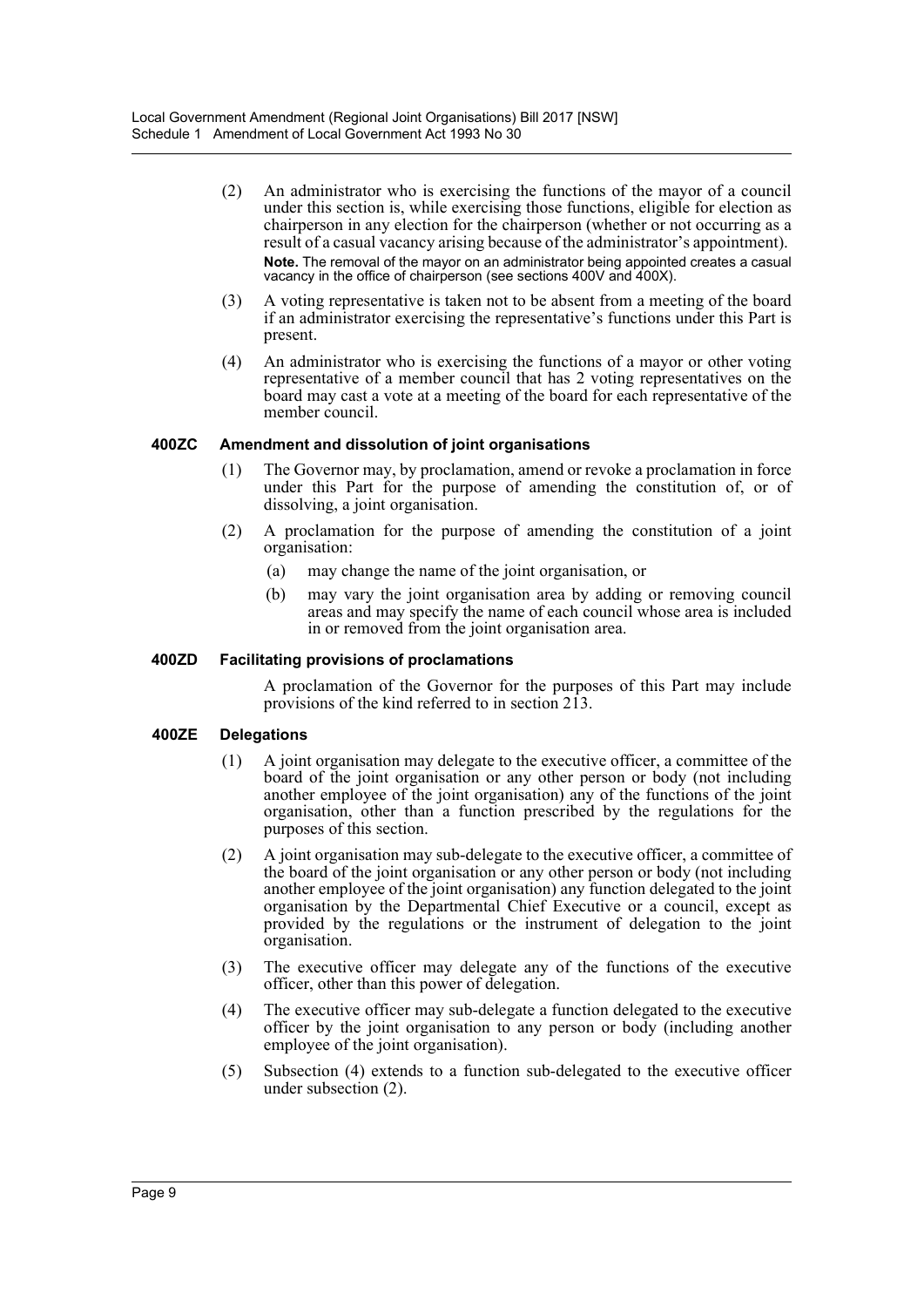#### **400ZF Financial matters**

- (1) The regulations may make provision for or with respect to the making of financial contributions to a joint organisation by the member councils, including the following:
	- (a) the purposes for which contributions may be made,
	- (b) the circumstances in which contributions may be required,
	- (c) the assessment of contributions,
	- (d) the payment of contributions,
	- (e) the recovery of contributions.
- (2) For the purposes of this section, a financial contribution by a member council may include making employees of the member council available for the purposes of the joint organisation.
- (3) A joint organisation may obtain income from charges, fees, grants, borrowings and investments. This subsection does not prevent a joint organisation exercising the functions of a council from obtaining income from other sources that may be used by the council.

#### **400ZG Staff**

- (1) Despite any other provision of this Act, a joint organisation (including an executive officer) may only appoint staff if the joint organisation is not a national system employer for the purposes of the *Fair Work Act 2009* of the Commonwealth.
- (2) This section does not apply to the appointment of an executive officer.

#### **400ZH Application of Act to joint organisations**

- (1) Except as provided by subsection (3), this Act applies:
	- (a) to a joint organisation in the same way as it applies to a council, and
	- (b) to the representatives on the board of a joint organisation in the same way as it applies to the councillors of councils, and
	- (c) to the executive officer of a joint organisation in the same way as it applies to the general manager of a council.
- (2) In the application of this Act to a joint organisation and to a representative on the board of a joint organisation:
	- (a) a reference to the mayor of a council includes a reference to the chairperson of a joint organisation, and
	- (b) a reference to mayoral office includes a reference to the office of the chairperson of a joint organisation, and
	- (c) a reference to a councillor includes a reference to a voting representative on or a non-voting chairperson of the board of a joint organisation, and
	- (d) a reference to the holding of civic office includes a reference to holding office as a voting representative on or a non-voting chairperson of the board of a joint organisation, and
	- (e) a reference to the general manager of a council includes a reference to the executive officer of a joint organisation, and
	- (f) a reference to the area of a council includes a reference to the joint organisation area of a joint organisation, and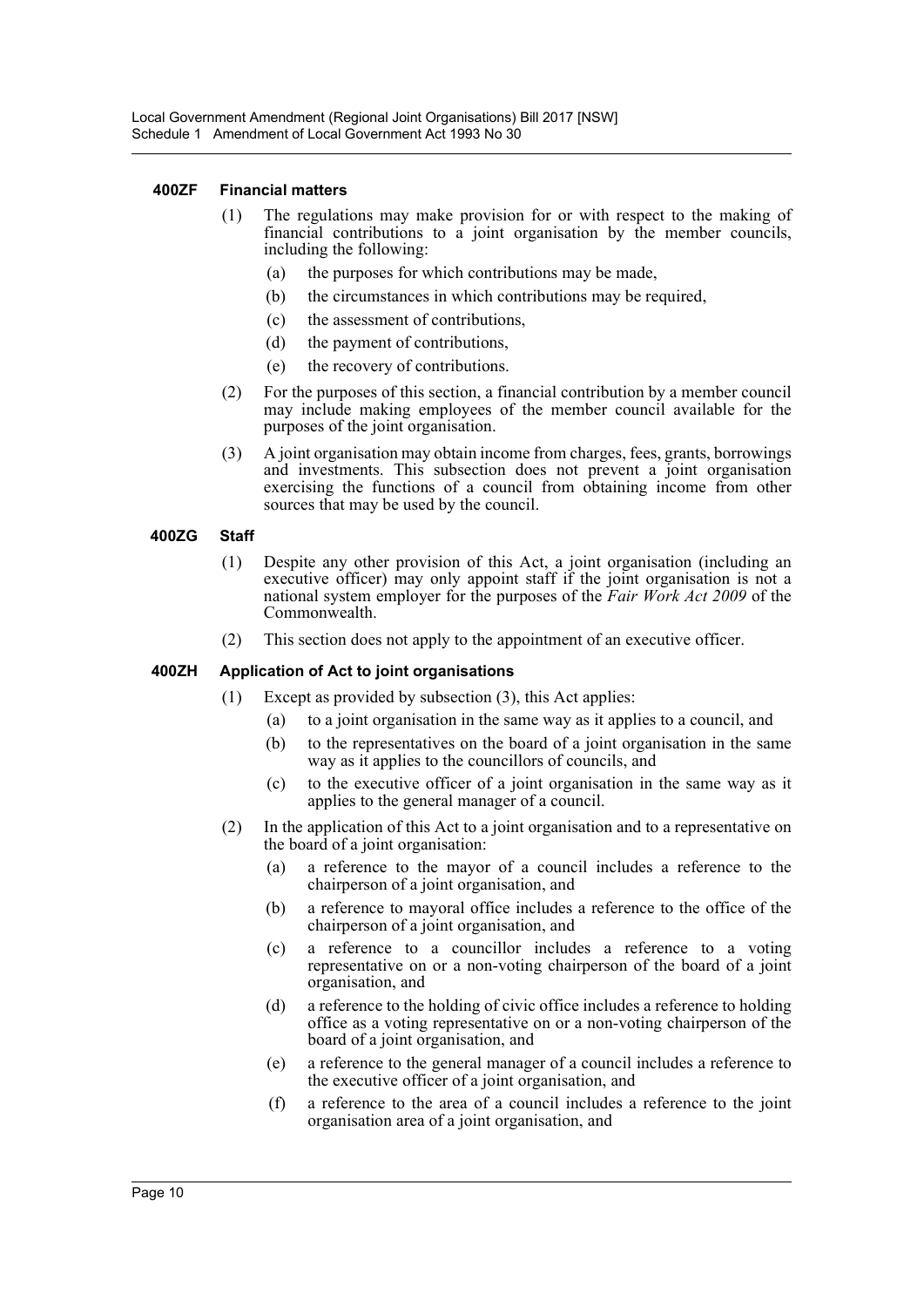- (g) a reference to a proclamation under Chapter 9 includes a reference to a proclamation under this Part.
- (3) The following provisions (the *excluded provisions*) of this Act do not apply to or in respect of a joint organisation:
	- (a) Chapter 3,
	- (b) Part 3 of Chapter 4,
	- (c) Chapter 6 (other than Part 3),
	- (d) Chapter 7,
	- (e) Chapter 9,
	- (f) Chapter 10,
	- (g) sections 335 and 342,
	- (h) sections 355, 365, 370, 371, 375A and 377–380 and Part 5 of Chapter 12,
	- (i) Parts 2 and 4 of Chapter 13 and sections 438T, 438ZA and 438ZB,
	- (j) Chapter 15 (other than Parts 10, 12 and 13 and section 620),
	- (k) Division 4 of Part 2 of Chapter 17,
	- (l) section 736 (2),
	- (m) Schedules 1–5,
	- (n) any other provisions prescribed by the regulations for the purposes of this section.
- (4) Despite subsection (3), an excluded provision applies to or in respect of a joint organisation if:
	- (a) the joint organisation is exercising a function of a council conferred on the joint organisation by or under this Act and the excluded provision is applicable to or in respect of the function, or
	- (b) the regulations provide that the provision is not an excluded provision in relation to the specified joint organisation, a class of joint organisations (that includes that organisation) or all joint organisations, or
	- (c) the provision applies expressly to a joint organisation or applies expressly or impliedly to all bodies constituted under this Act.
- (5) The regulations may:
	- (a) modify the application of any provision of this Act that applies to or in respect of a council for the purpose of its application to a joint organisation, or
	- (b) exclude a provision of this Act from applying to or in respect of a joint organisation.

**Note.** The provisions applied to joint organisations by this section include provisions relating to codes of conduct and protection against personal liability (section 731).

### **[11] Section 674A Provisions of Act that do not give rise to or affect legal proceedings**

Omit "(or that applies)" from section 674A (1) (a).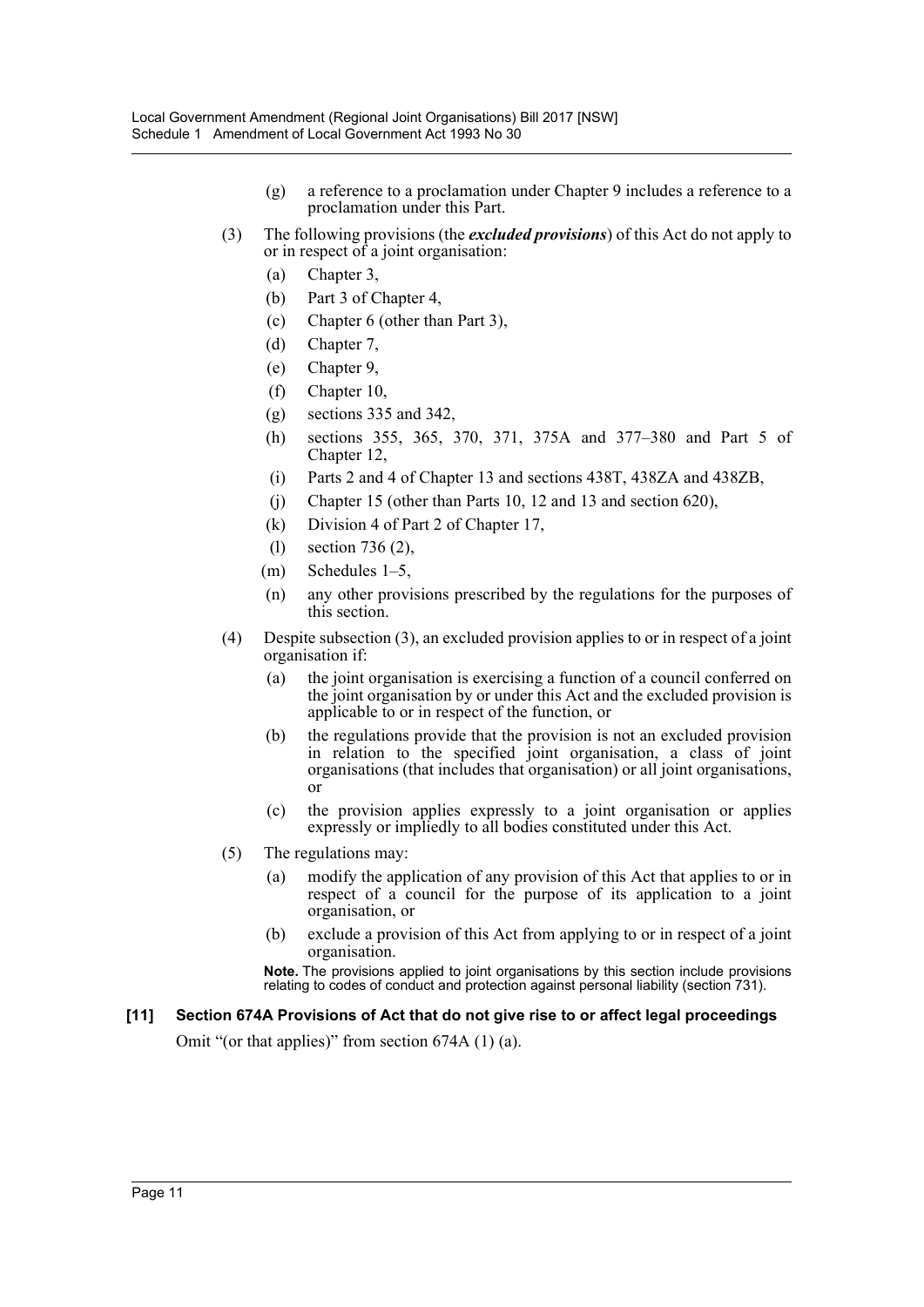### **[12] Section 674A (1A)**

Insert after section 674A (1):

(1A) A provision is also a relevant provision to the extent that it applies a provision referred to in subsection (1).

### **[13] Schedule 6 Regulations**

Insert after item 17A:

**17B** Joint organisations **Examples.** Staffing (including use of staff of member councils and other organisations) Voting (including remote voting) and meeting procedures of board (including remote participation in a meeting) Governance Planning and reporting Travel and other expenses payable to board representatives Operational guides Principles for joint organisations Roles and responsibilities of board representatives, board chairpersons and executive officers

### **[14] Dictionary**

Insert in alphabetical order:

*joint organisation* means a joint organisation established under Part 7 of Chapter 12.

*joint organisation area* means the area of a joint organisation established under Part 7 of Chapter 12.

*member council* of a joint organisation—see section 400O (4).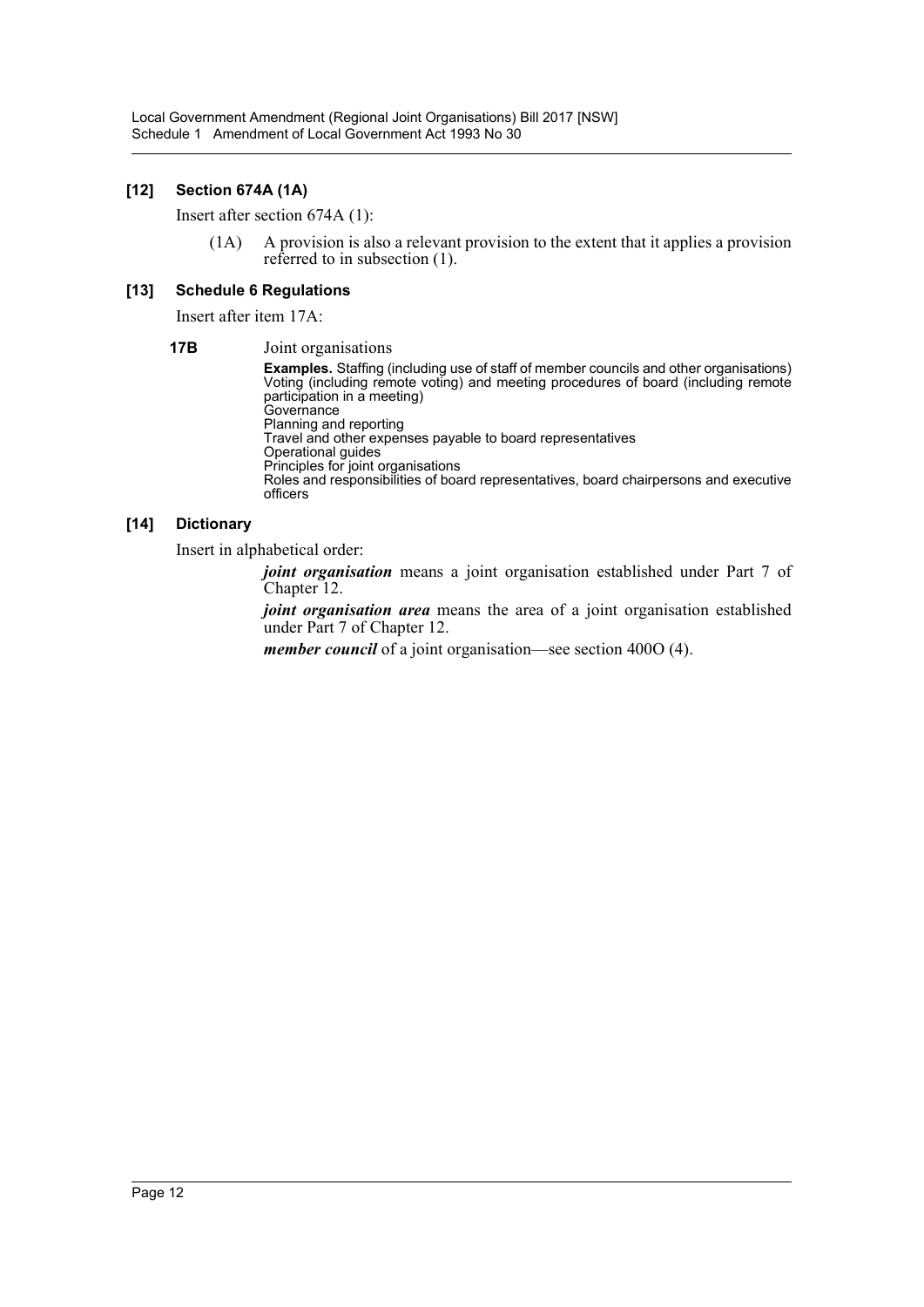# <span id="page-13-0"></span>**Schedule 2 Amendment of other Acts**

# **2.1 Anti-Discrimination Act 1977 No 48**

### **Section 4 Definitions**

Omit "or a county council" from the definition of *council* in section 4 (1). Insert instead ", a county council or a joint organisation".

# **2.2 Biosecurity Act 2015 No 24**

### **[1] Section 7 General definitions**

Omit "or county council" from paragraph (d) of the definition of *government agency*. Insert instead ", county council or joint organisation".

### **[2] Section 370 Local control authority—meaning**

Insert "or joint organisation (within the meaning of the *Local Government Act 1993*)" after "county council" where firstly occurring in section 370 (1).

### **[3] Section 370 (1)**

Insert "or joint organisation" after "county council" where secondly and thirdly occurring.

### **2.3 Building and Construction Industry Long Service Payments Act 1986 No 19**

### **Section 3 Definitions**

Omit "or a county council" from paragraph (b) of the definition of *worker* in section 3 (1). Insert instead ", a county council or a joint organisation".

# **2.4 Children (Education and Care Services National Law Application) Act 2010 No 104**

### **Section 7 Meaning of generic terms in Education and Care Services National Law for the purposes of this jurisdiction**

Omit "or county council" from the definition of *public authority*.

Insert instead ", county council or joint organisation".

# **2.5 Dams Safety Act 2015 No 26**

### **Section 4 Definitions**

Omit "or a county council" from paragraph (e) of the definition of *public authority* in section  $4(1)$ .

Insert instead ", a county council or a joint organisation".

# **2.6 Data Sharing (Government Sector) Act 2015 No 60**

### **Section 4 Definitions**

Omit "or county council" from paragraph (d) of the definition of *government sector agency* in section 4 (1).

Insert instead ", county council or joint organisation".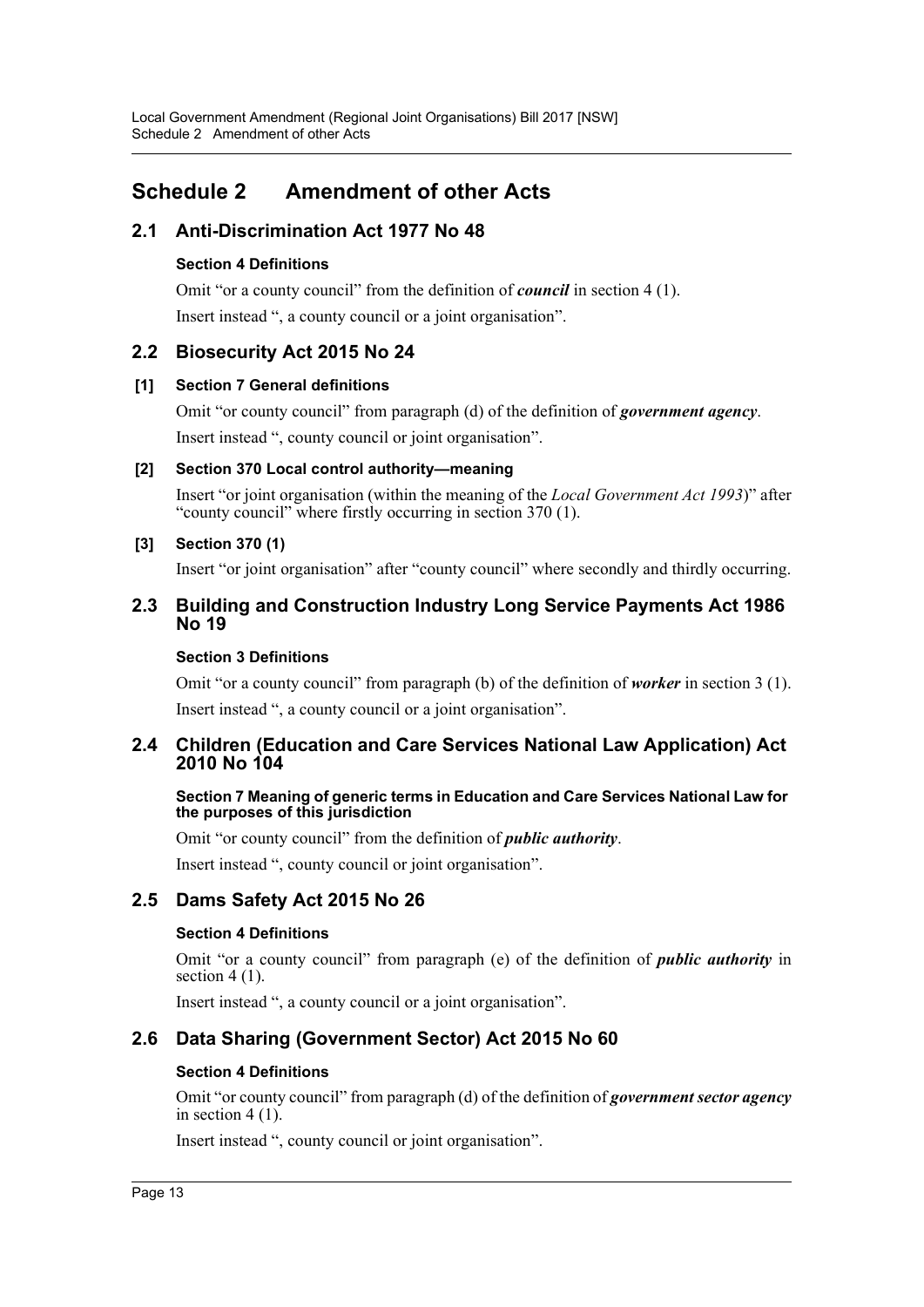Local Government Amendment (Regional Joint Organisations) Bill 2017 [NSW] Schedule 2 Amendment of other Acts

# **2.7 Defamation Act 2005 No 77**

### **Schedule 1 Additional publications to which absolute privilege applies**

Insert "or joint organisation" after "county council" in paragraph (b) of the definition of *local government money* in clause 26 (2).

### **2.8 Duties Act 1997 No 123**

### **[1] Section 222 Exempt mortgages and supporting instruments**

Omit "or county council" from section 222 (4) (a).

Insert instead ", county council or joint organisation".

### **[2] Section 277 Councils, county councils and joint organisations**

Omit "or county council" from section 277 (1).

Insert instead ", county council or joint organisation".

### **[3] Dictionary**

Insert "joint organisation," after "county council," in paragraph (c) of the definition of *government body* in clause 1.

### **2.9 Environmental Planning and Assessment Act 1979 No 203**

### **Section 115U Development that is State significant infrastructure**

Omit "or county council" from section 115U (3).

Insert instead ", county council or joint organisation under the *Local Government Act 1993*".

### **2.10 Geographical Names Act 1966 No 13**

### **Section 2 Definitions**

Omit "or area of operations of a county council" from the definition of *Place*. Insert instead ", area of operations of a county council or a joint organisation area".

### **2.11 Government Information (Public Access) Act 2009 No 52**

### **Schedule 4 Interpretative provisions**

Omit "or county council" from the definition of *local authority* in clause 1. Insert instead ", county council or joint organisation".

### **2.12 Health Records and Information Privacy Act 2002 No 71**

### **Section 4 Definitions**

Omit "or a county council," from the definition of *local government authority* in section  $4(1)$ .

Insert instead "a county council or a joint organisation".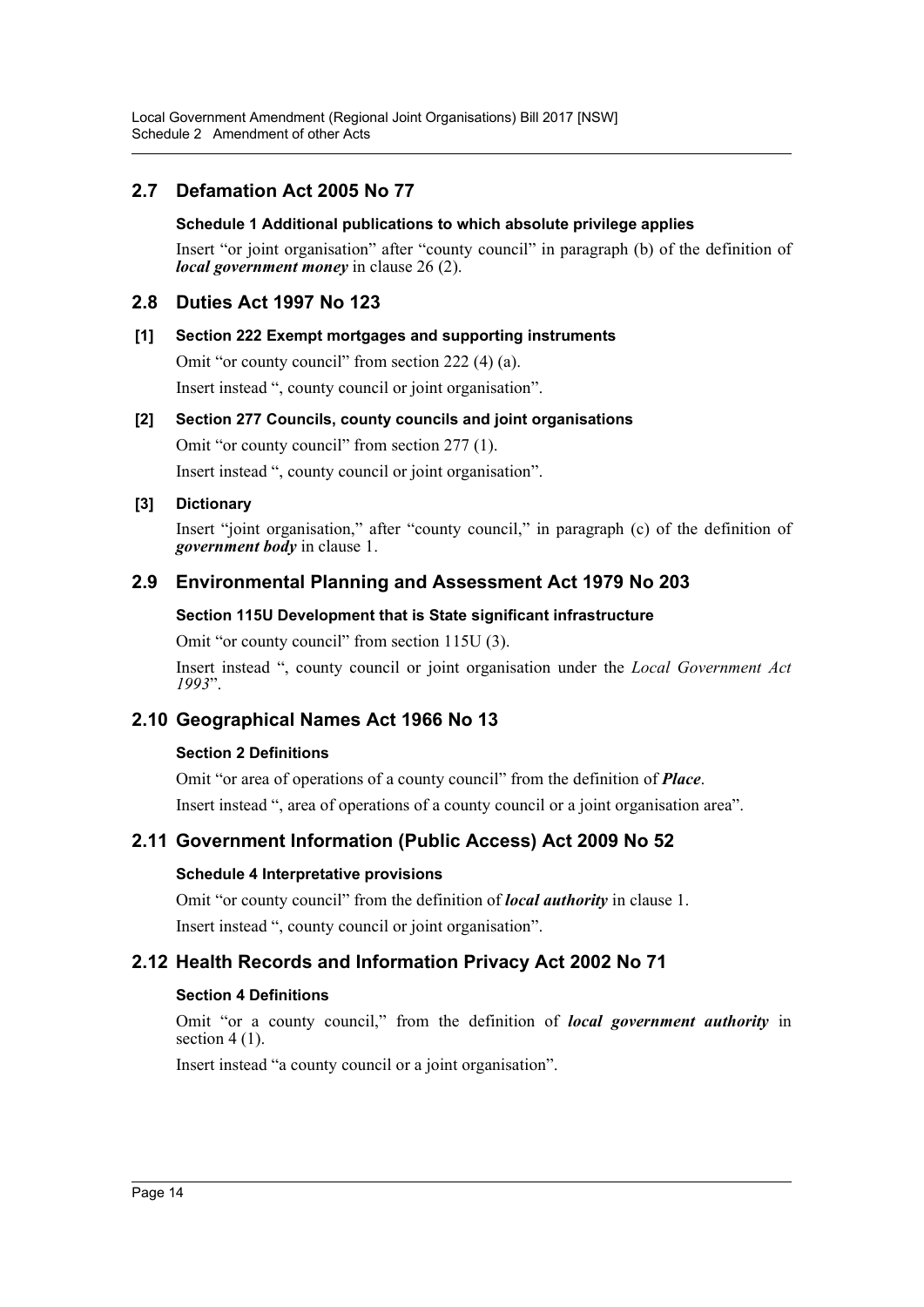# **2.13 Independent Commission Against Corruption Act 1988 No 35**

### **[1] Section 3 Definitions**

Omit "or a county council" from the definition of *local government authority* in section  $3(1)$ .

Insert instead ", a county council or a joint organisation".

### **[2] Section 3 (1), definition of "local government authority"**

Omit "or county council". Insert instead ", county council or joint organisation".

# **2.14 Independent Pricing and Regulatory Tribunal Act 1992 No 39**

### **Section 24GA Definitions**

Omit "or county council" wherever occurring in the definition of *local authority*. Insert instead ", county council or joint organisation".

# **2.15 Land Acquisition (Just Terms Compensation) Act 1991 No 22**

### **Section 4 Definitions**

Omit "or a county council" from paragraph (c) of the definition of *authority of the State* in section  $4(1)$ .

Insert instead ", a county council or a joint organisation".

# **2.16 Land Development Contribution Management Act 1970 No 22**

### **[1] Section 3 Definitions**

Insert in alphabetical order in section 3 (1):

*joint organisation* has the same meaning as in the *Local Government Act 1993*.

# **[2] Section 7 Time when declared land becomes liable for contribution**

Insert ", a joint organisation" after "county council" in section 7 (6).

# **2.17 Land Tax Management Act 1956 No 26**

# **[1] Section 3 Definitions**

Insert in alphabetical order in section 3 (1):

*joint organisation* has the same meaning as in the *Local Government Act 1993*.

# **[2] Section 21C Liability of lessees of land owned by Crown or local government bodies** Omit "or a county council" wherever occurring in section 21C (1), (2) and (6).

Insert instead ", a county council or a joint organisation".

# **[3] Section 21C (2)**

Omit "or county council". Insert instead ", county council or joint organisation".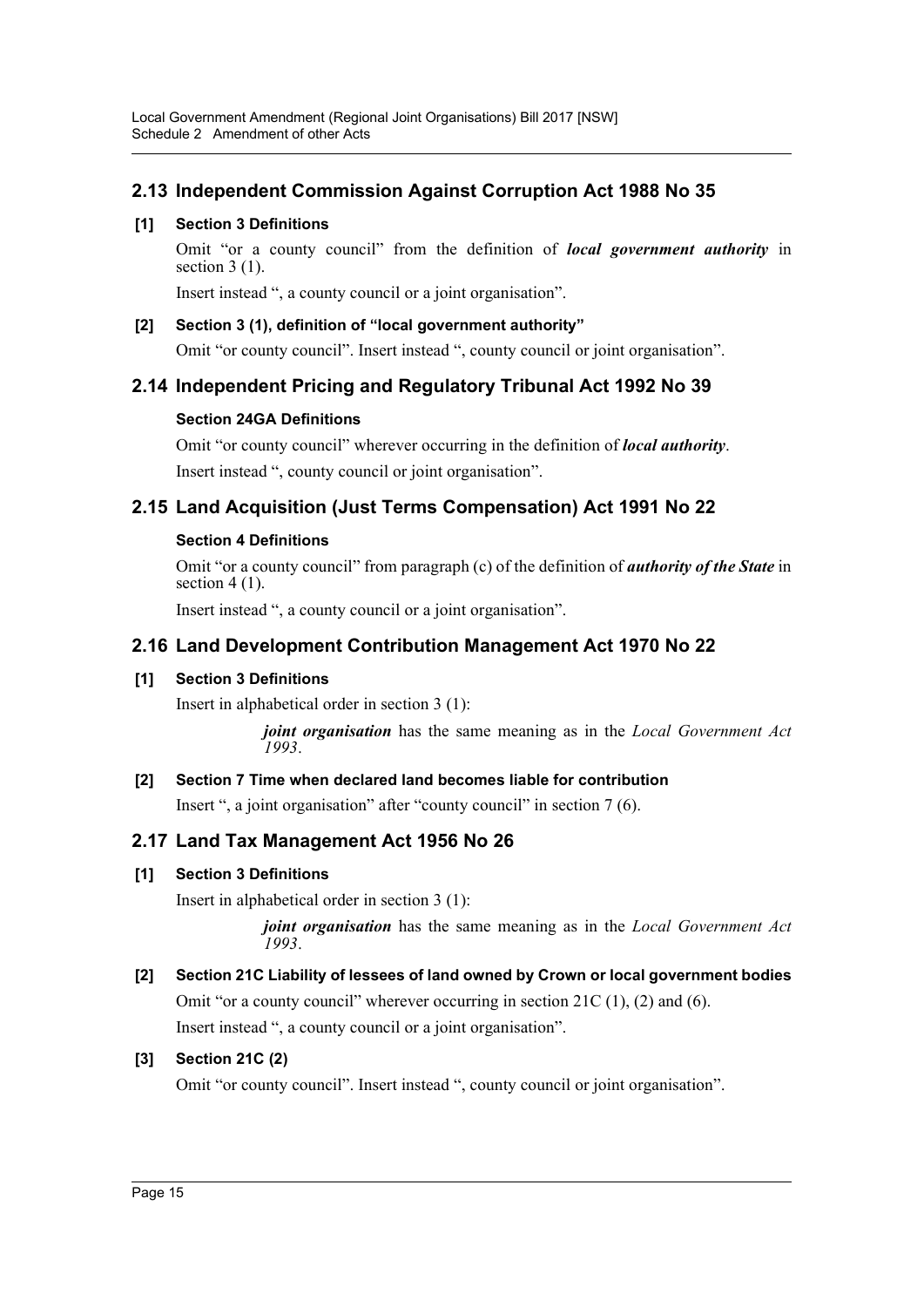### **[4] Section 21D Liability of lessees of leasehold strata lots**

Omit "or a county council" from section 21D (4). Insert instead ", a county council or a joint organisation".

# **2.18 Motor Vehicles Taxation Act 1988 No 111**

### **Section 16 Vehicles totally exempt from tax**

Omit "or a county council" from section 16 (1) (c).

Insert instead ", a county council or a joint organisation".

# **2.19 National Parks and Wildlife Act 1974 No 80**

# **[1] Section 11 Use of services of personnel of public authorities**

Omit "or county council" from section 11 (2).

Insert instead ", county council or joint organisation".

### **[2] Section 69A Definitions**

Omit "or a county council" from paragraph (c) of the definition of *statutory authority* in section  $69A(1)$ .

Insert instead ", a county council or a joint organisation".

# **2.20 Ombudsman Act 1974 No 68**

### **Section 5 Definitions**

Omit "or a county council" from the definition of *local government authority* in section  $5(1)$ .

Insert instead ", a county council or a joint organisation".

# **2.21 Payroll Tax Act 2007 No 21**

### **Section 58 Local government bodies**

Omit "or county council". Insert instead ", a county council or a joint organisation".

# **2.22 Pipelines Act 1967 No 90**

### **Section 3 Definitions**

Omit "or county council" from paragraph (b) of the definition of *public authority* in section  $3(1)$ .

Insert instead ", county council or joint organisation".

# **2.23 Plumbing and Drainage Act 2011 No 59**

### **[1] Section 3 Definitions**

Insert in alphabetical order in section 3 (1):

*joint organisation* has the same meaning as in the *Local Government Act 1993*.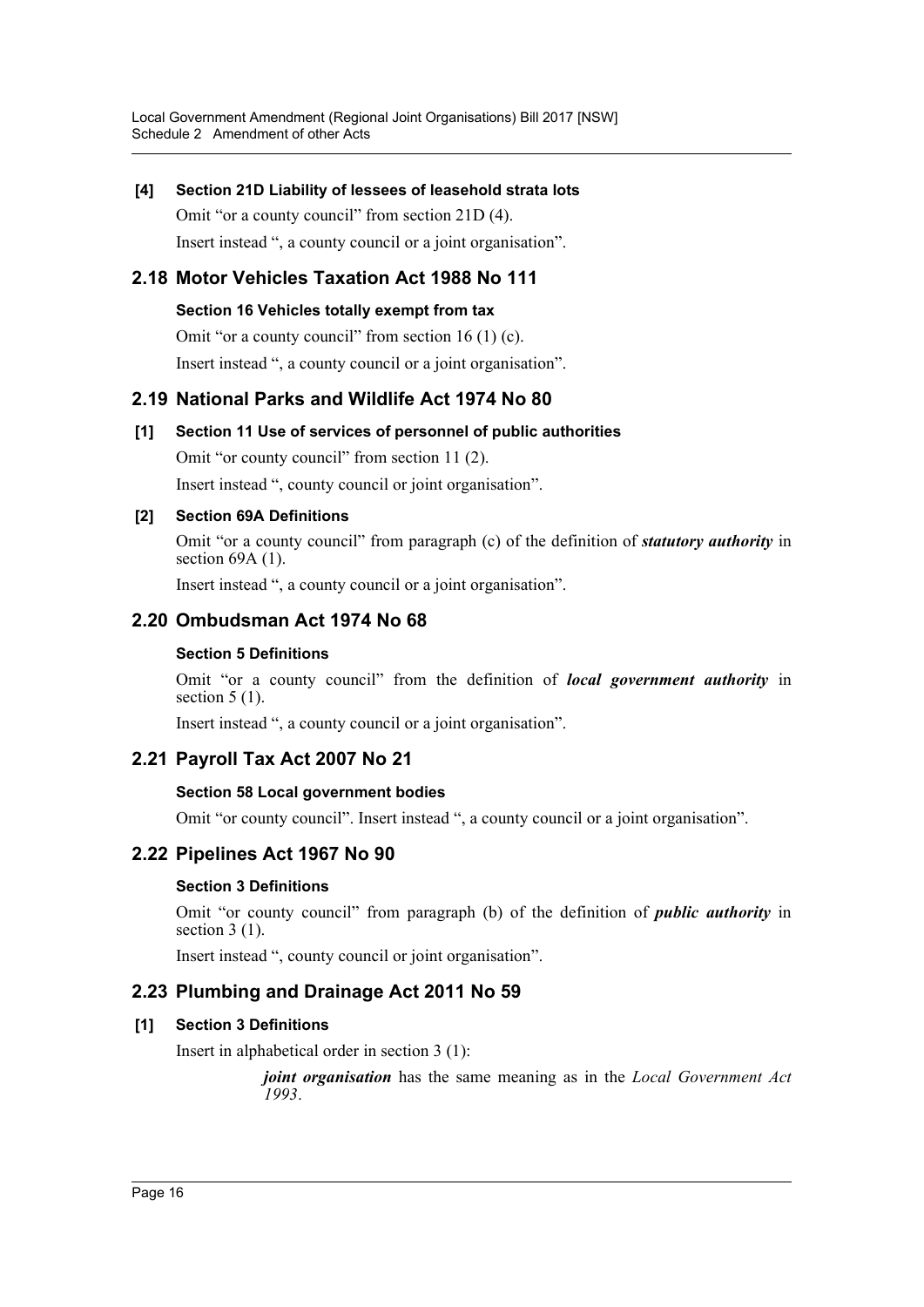### **[2] Section 4 Plumbing and drainage work—meaning**

Insert ", joint organisation" after "local council" in section 4 (5) (c).

### **[3] Section 16 Supply of plans**

Insert ", a joint organisation of the joint organisation area" after "local council of the area" in section  $16(3)$ .

### **[4] Section 16 (3)**

Insert ", joint organisation" after "that local council".

### **[5] Section 21 Delegation**

Insert ", joint organisation" after "local council" wherever occurring.

### **[6] Section 21 (2) (a)**

Insert "or executive officer of the joint organisation" after "council".

### **[7] Section 21 (2) (b)**

Insert "or joint organisation" after "council" wherever occurring.

### **[8] Section 22 Appointment of inspectors**

Insert ", joint organisation" after "local council" in section 22 (2) (b).

### **[9] Section 23 Appointment of enforcement officers**

Insert ", joint organisation" after "local council" in section 23 (2) (b).

**[10] Section 47 Certain information may be provided to and by plumbing regulator** Insert ", joint organisation" after "local council" wherever occurring.

### **[11] Section 47 (1) (a)**

Insert "or joint organisation" after "the council" wherever occurring.

**[12] Section 48 Exclusion of liability**

Insert ", joint organisation" after "local council" in paragraph (c) of the definition of *protected person* in section 48 (2).

### **[13] Section 52 Regulations**

Insert ", joint organisations" after "local councils" in section 52 (3).

### **[14] Section 52 (3) (a) and (b)**

Insert "or joint organisations" after "the councils" wherever occurring.

### **2.24 Privacy and Personal Information Protection Act 1998 No 133**

### **Section 3 Definitions**

Omit "or a county council" from the definition of *local government authority* in section 3 (1).

Insert instead "a county council or a joint organisation".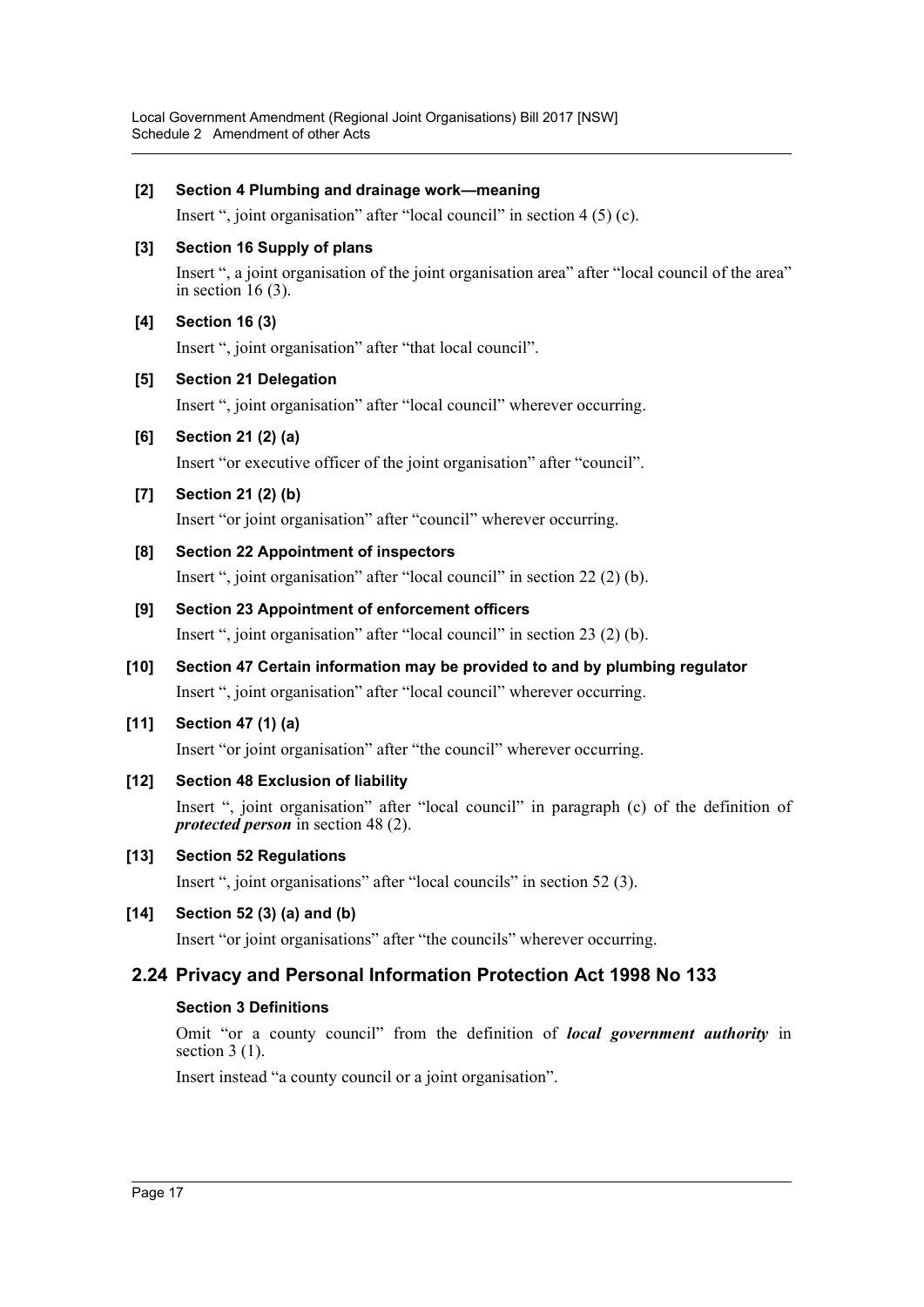# **2.25 Protection of the Environment Operations Act 1997 No 156**

### **Section 317 Appointment of persons to exercise certain functions**

Insert ", a joint organisation under the *Local Government Act 1993*" after "county council" in section  $317(1)$  (a).

# **2.26 Public Authorities (Financial Arrangements) Act 1987 No 33**

### **[1] Section 3 Definitions**

Omit "or county council" wherever occurring in the definition of *local government authority* in section 3 (1).

Insert instead ", county council or joint organisation".

### **[2] Section 29 Definitions**

Omit "or county council" from the definition of *public authority*. Insert instead ", county council or joint organisation".

# **2.27 Public Interest Disclosures Act 1994 No 92**

### **[1] Section 4 Definitions**

Insert at the end of paragraph (b) of the definition of *local government authority* in section 4 (1):

or

(c) a joint organisation,

### **[2] Section 12B Disclosure concerning local government**

Insert after section  $12B(1)$  (b) (v):

(vi) a representative on the board of a joint organisation within the meaning of the *Local Government Act 1993*.

# **2.28 Real Property Act 1900 No 25**

### **Section 45D Application for title by possession**

Omit "or county council" from section 45D (3) (d).

Insert instead ", county council or joint organisation".

# **2.29 Rural Fires Act 1997 No 65**

### **Dictionary**

Omit "or county council" from the definition of *council*. Insert instead ", county council or joint organisation".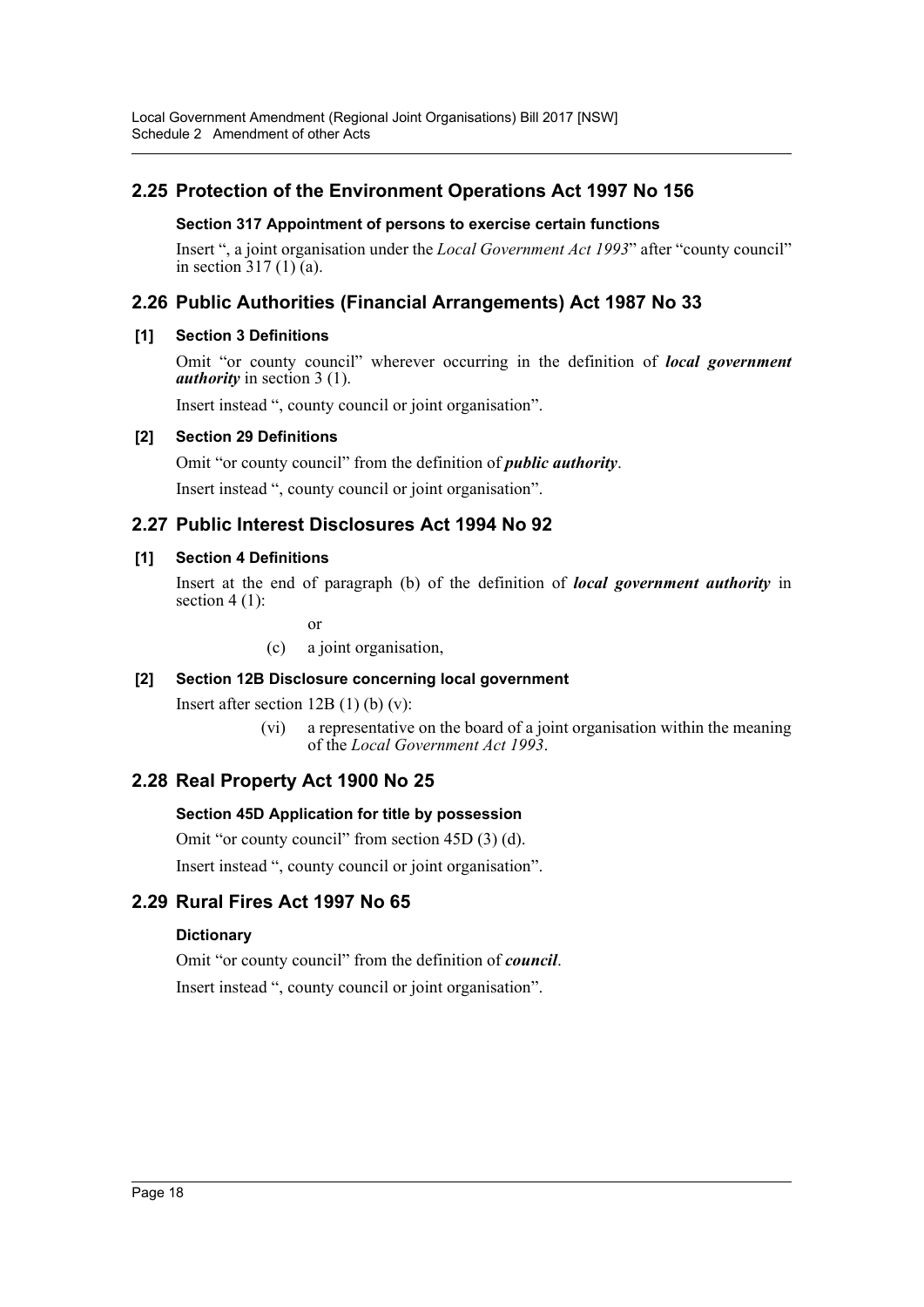### **2.30 Service NSW (One-stop Access to Government Services) Act 2013 No 39**

### **[1] Section 3 Definitions**

Omit "or a county council" from paragraph (i) of the definition of *Government agency* in section 3 (1).

Insert instead ", a county council or a joint organisation".

### **[2] Section 7 Delegation of customer service functions to CEO under other Acts or instruments**

Omit "or a county council" from section 7 (5).

Insert instead ", a county council or a joint organisation".

### **[3] Section 7 (5)**

Omit "or county council" wherever occurring.

Insert instead ", county council or joint organisation".

# **[4] Section 8 CEO may enter into agreements to exercise customer service functions** Omit "or a county council" from section 8 (4). Insert instead ", a county council or a joint organisation".

### **[5] Section 8 (4)**

Omit "or county council" wherever occurring. Insert instead ", county council or joint organisation".

### **[6] Section 12 Agreements authorising agents to act for Service NSW**

Omit "or a county council" from section 12 (2). Insert instead ", a county council or a joint organisation".

### **[7] Section 19 Transfer of assets, rights and liabilities of Government agencies in connection with transfer of customer service functions**

Omit "or a county council" from section 19 (5).

Insert instead ", a county council or a joint organisation".

# **2.31 State Records Act 1998 No 17**

### **Section 3 Definitions**

Omit "or county council" from paragraph (c) of the definition of *public office* in section  $3(1)$ .

Insert instead ", county council or joint organisation".

# **2.32 Western Sydney Parklands Act 2006 No 92**

### **Section 3 Definitions**

Omit "or county council" from the definition of *local authority* in section 3 (1). Insert instead ", county council or joint organisation".